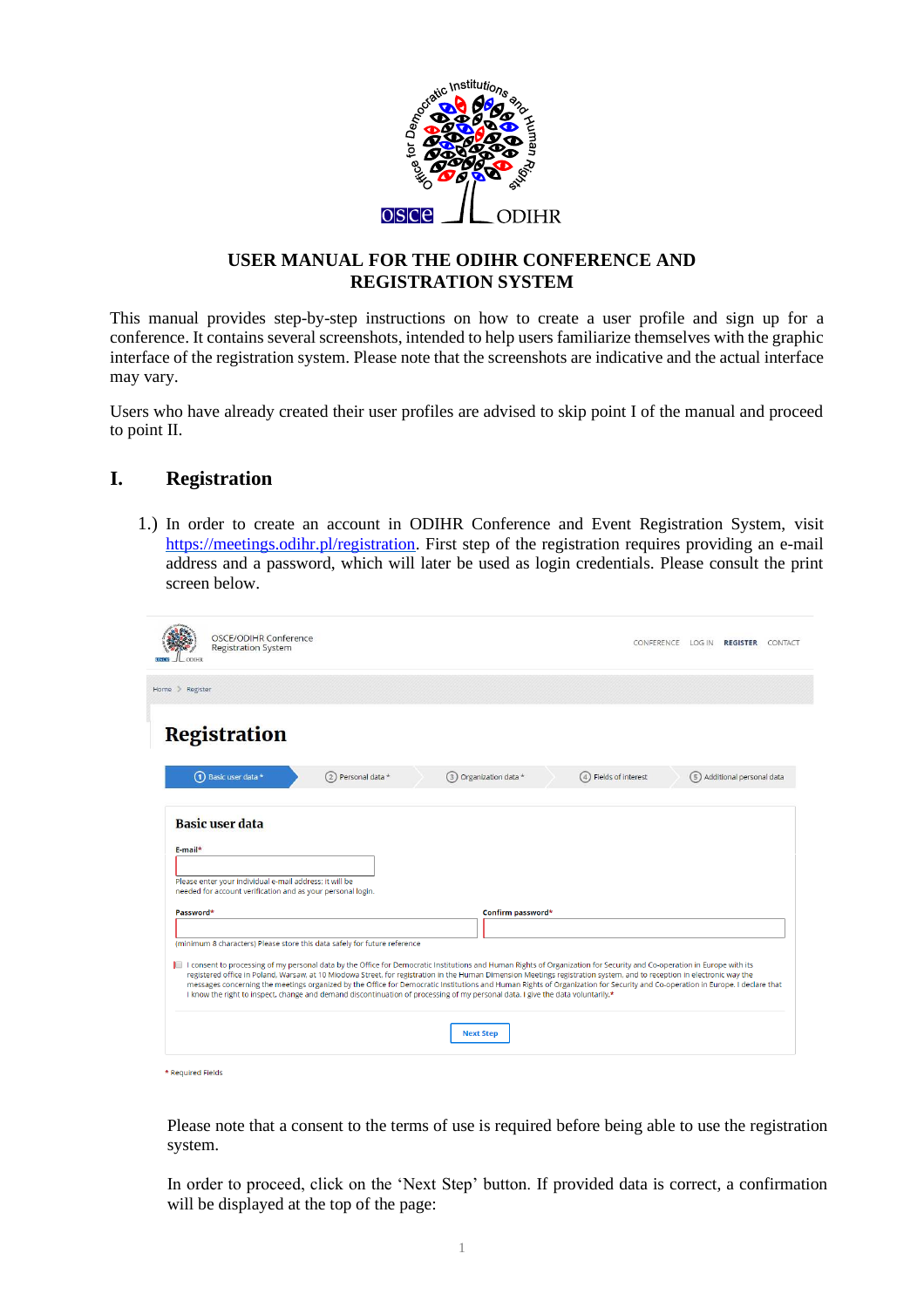

2.) To confirm the e-mail address, an e-mail with an activation link will be sent automatically by the system. Please check your e-mail inbox and confirm your account by clicking on the 'Activate profile' button. In case you do not receive the e-mail with the activation link, please also check your spam folder.

### **ODIHR Conference and Event Registration System**

This is an automatic message. Thank you for creating the user profile.

Use the button below to confirm your e-mail address and complete the registration.

| <b>Activate profile</b>                                      |
|--------------------------------------------------------------|
|                                                              |
|                                                              |
| C 2018 OSCE/ODIHR                                            |
| This mail was generated automatically please do not respond. |

3.) Clicking on the 'Activate profile' in your e-mail redirects to the next step of the registration – 'Personal data'. In order to proceed, please fill in the form. Fields marked with a red asterisk (**\***) are mandatory.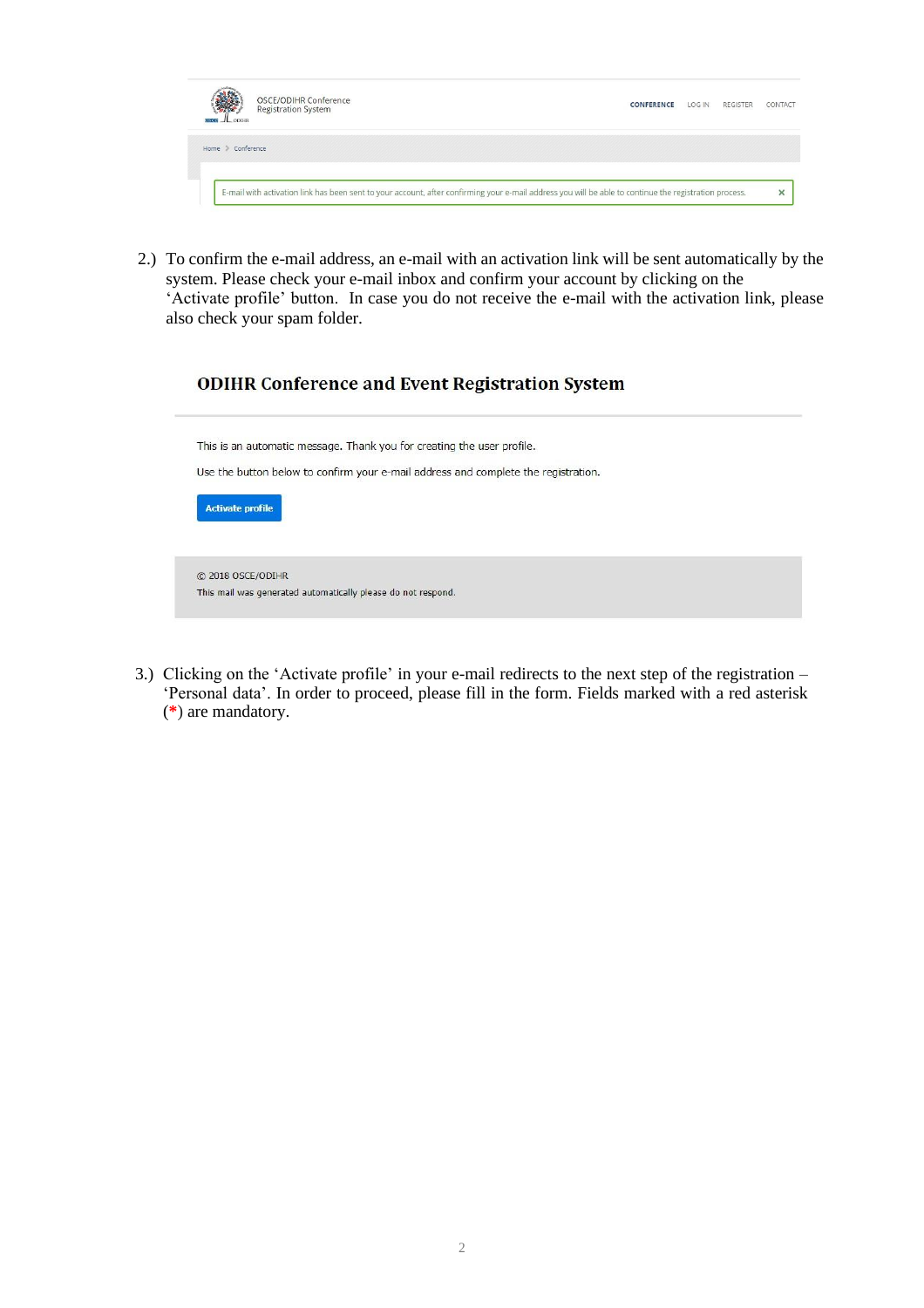| Your e-mail address has been successfully confirmed.<br>Registration                                                                                                                                                                                                        | ×                                                                              |
|-----------------------------------------------------------------------------------------------------------------------------------------------------------------------------------------------------------------------------------------------------------------------------|--------------------------------------------------------------------------------|
|                                                                                                                                                                                                                                                                             |                                                                                |
|                                                                                                                                                                                                                                                                             |                                                                                |
|                                                                                                                                                                                                                                                                             |                                                                                |
| (2) Personal data *<br>(1) Basic user data *                                                                                                                                                                                                                                | 4 Fields of interest<br>(3) Organization data *<br>5) Additional personal data |
| Personal data                                                                                                                                                                                                                                                               |                                                                                |
| Title*                                                                                                                                                                                                                                                                      |                                                                                |
| Name*<br>۳<br>no ritie                                                                                                                                                                                                                                                      | Surname <sup>s</sup>                                                           |
| (eleactly as in your passport, Latin letters only)                                                                                                                                                                                                                          | (exactly as in your passport, Latin letters only).                             |
|                                                                                                                                                                                                                                                                             |                                                                                |
| Date of birth*                                                                                                                                                                                                                                                              | Place of birth*<br>曲                                                           |
| (YYYY MM-DD format) - when using calendar icon to pick the date, please choose year                                                                                                                                                                                         | rictty, countrys                                                               |
| Gender*                                                                                                                                                                                                                                                                     | Phone number                                                                   |
|                                                                                                                                                                                                                                                                             | ▼                                                                              |
|                                                                                                                                                                                                                                                                             | (please include country/city prefix)                                           |
| C Civil society (both national & international)/office based in                                                                                                                                                                                                             | Country:<br>v                                                                  |
|                                                                                                                                                                                                                                                                             |                                                                                |
| <sup>1</sup> National Delegations representing OSCE participating                                                                                                                                                                                                           | Country:                                                                       |
| States/Partners for Co-operation                                                                                                                                                                                                                                            | ۳                                                                              |
| <b>B</b> International Organization                                                                                                                                                                                                                                         |                                                                                |
| <b>D</b> OSCE Institutions and Field Operations                                                                                                                                                                                                                             |                                                                                |
|                                                                                                                                                                                                                                                                             |                                                                                |
| <sup>1</sup> National Human Rights Institutions                                                                                                                                                                                                                             | Country:<br>۷                                                                  |
| Please choose the national human rights institution (NHRI) category<br>only if you are a representative of an independent body established by<br>a constitutional or legislative art, funded by the state and specifically<br>mandated to protect and promote human rights. |                                                                                |
| © Other                                                                                                                                                                                                                                                                     | Country:                                                                       |
|                                                                                                                                                                                                                                                                             | ۷                                                                              |
|                                                                                                                                                                                                                                                                             |                                                                                |
| Photo<br>Browse                                                                                                                                                                                                                                                             |                                                                                |

- 4.) Once the required personal data is provided and Organization type is selected, a user can either 'Save Data' and continue with registration later or select 'Save Data and Go Next' – and Proceed with filling in the registration form.
- 5.) The same procedure should be repeated for all other steps 'Organization Data', 'Fields of Interest' and 'Additional Personal Data'.
- 6.) In order to finish registration and submit the form for verification, click on 'Finish Registration'.

**Finish Registration** 

7.) The system redirects the user to their profile page and displays notification at the top of the page to confirm that registration is completed.

|      | OSCE/ODIHR Conference<br>Registration System<br>www. In | LOG OUT YOUR ACCOUNT<br>CONFERENCE | CONTACT                            |
|------|---------------------------------------------------------|------------------------------------|------------------------------------|
| Home |                                                         |                                    |                                    |
|      |                                                         |                                    | $\overline{\phantom{a}}$<br>$\sim$ |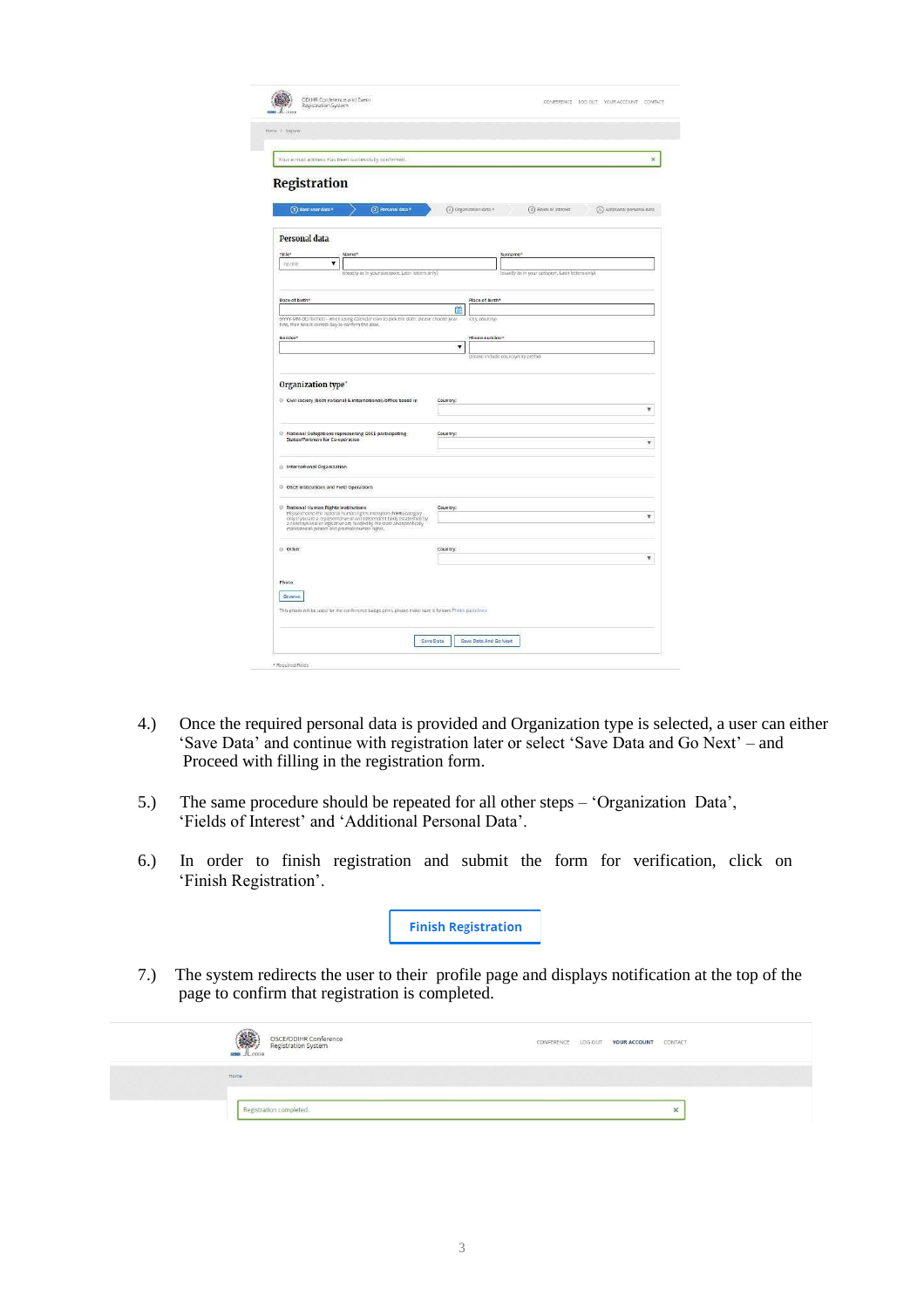8.) Additionally, the system will send an automatic e-mail message with information that the registration has been completed:

# **ODIHR Conference and Event Registration System**

This is an automatic message. Thank you for creating the user profile. The information you submitted to the ODIHR Conference and Event Registration System will be reviewed before confirmation of conference participation. Please note that the profile alone does not entitle you to attend ODIHR-organized events. You can apply to join an upcoming event as indicated on the home page at http://meetings.odihr.pl.

#### © 2021 ODIHR

This mail was generated automatically please do not respond.

9.) Following registration, user accounts are subject to verification by ODIHR. Once an account is verified, an e-mail confirmation is sent.

### **II. Conference sign up**

- 1.) In order to sign up to a conference, visit [https://meetings.odihr.pl/,](https://meetings.odihr.pl/) locate the conference you wish to sign up to and click on the 'Signup' button.
- 2.) A sign up form will be displayed. In order to proceed, please fill in the form. Fields marked with a red asterisk  $(*)$  are mandatory.

# **Supplementary Human Dimension Meeting**

| 1) Participation Info (online or in Vienna)?*                                                                                                                                                                                                                                                                                                                                                                                                                                                                                                                                                                                                                                                                                                                               |
|-----------------------------------------------------------------------------------------------------------------------------------------------------------------------------------------------------------------------------------------------------------------------------------------------------------------------------------------------------------------------------------------------------------------------------------------------------------------------------------------------------------------------------------------------------------------------------------------------------------------------------------------------------------------------------------------------------------------------------------------------------------------------------|
| Please indicate whether you intend to attending person (in Vienna) or online. Due to the current situation related to Covid-19, measures apply with regard to entry into Austria and<br>physical participation at event venue. As regulations are subject to change, the organizers encourage participants to follow closely the event webpage<br>at https://www.osce.org/odihr/shdm_1_2022 for information about applicable measures.                                                                                                                                                                                                                                                                                                                                      |
| 2) Participation info (number of days)?                                                                                                                                                                                                                                                                                                                                                                                                                                                                                                                                                                                                                                                                                                                                     |
| If you are going to attend in person, please indicate whether you are going to attend: day 1, day 2, or both days.                                                                                                                                                                                                                                                                                                                                                                                                                                                                                                                                                                                                                                                          |
| consent to processing of my personal data by the Office for Democratic Institutions and Human Rights of Organization for Security and Co-operation in Europe<br>(ODIHR) with its registered office in Poland, Warsaw, at 10 Miodowa Street, for registration of my participation in events organized by ODIHR, and sharing these data<br>with event co-organizers (if any), furthermore sharing the information that I am registered with other registered participants of the events I attend. Also, I consent<br>to reception in electronic way the messages concerning the conferences organized by the ODIHR. I declare that I am aware of the right to inspect, change and<br>demand discontinuation of processing of my personal data. I give the data voluntarily. * |
| Send                                                                                                                                                                                                                                                                                                                                                                                                                                                                                                                                                                                                                                                                                                                                                                        |

\* Required Fields

- 3.) A confirmation of conference application receipt will be sent automatically by the system shortly after signing-up. Please note that the application alone does not entitle users to attend ODIHR-organized events in the human dimension.
- 4.) Further information, including access details for online participants, will be provided closer to the event.